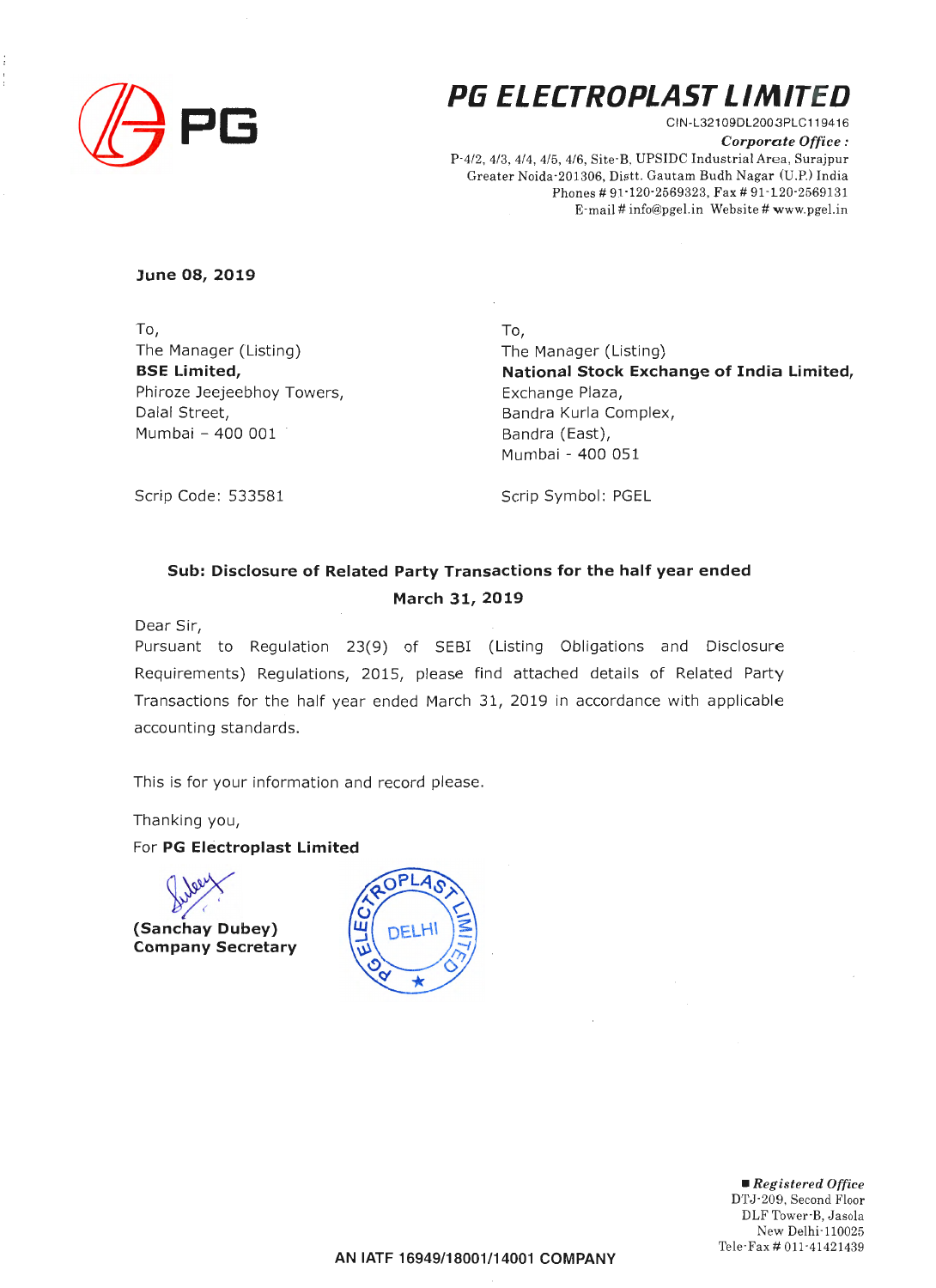## **PG ELECTROPLAST LIMITED: DISCLOSURE OF RELATED PARTY TRANSACTIONS FOR THE HALF YEAR ENDED 31ST MARCH, 2019**

### **RELATED PARTY TRANSACTIONS:**

Pursuant to compliance of Indian Accounting Standard (IND AS) 24 "Related Party Disclosures", the relevent information is provided here below:

 $\overline{\phantom{a}}$ 

#### (i) **Related parties where control exists: Nil**

(ii) Related parties with whom transactions have taken place during the half year alongwith details of such transactions **and outstanding balances as at the end of the half year:** 

|                                                    | Amount in Rs. Lakhs                  |                                   |
|----------------------------------------------------|--------------------------------------|-----------------------------------|
| Name of related party and nature of transactions   | Relationship                         | Half year<br>ended<br>31-Mar-2019 |
| <b>Rent Paid</b>                                   |                                      |                                   |
| Mr. Vishal Gupta (Executive Director)              | Key Managerial Personnel             | 0.08                              |
| Mrs. Sudesh Gupta                                  | Relative of Key Managerial Personnel | 8.10                              |
| <b>PG Electronics</b>                              | Other related party                  | 0.30                              |
| <b>Reimbursement of Expenses</b>                   |                                      |                                   |
| Mr. Mahabir Prasad Gupta (Chief Financial Officer) | Key Managerial Personnel             | 0.75                              |
| Loan Taken                                         |                                      |                                   |
| Mr. Promod Gupta (Chairman & Managing Director)    | Key Managerial Personnel             | 330.83                            |
| Mr. Vishal Gupta (Executive Director)              | Key Managerial Personnel             | 37.50                             |
| Mr. Vikas Gupta (Executive Director)               | Key Managerial Personnel             | 31.25                             |
| Mr. Anurag Gupta (Executive Director)              | Key Managerial Personnel             | 235.00                            |
| Loan Repayment                                     |                                      |                                   |
| Mr. Promod Gupta (Chairman & Managing Director)    | Key Managerial Personnel             | 361.00                            |
| Mr. Vishal Gupta (Executive Director)              | Key Managerial Personnel             | 75.50                             |
| Mr. Vikas Gupta (Executive Director)               | Key Managerial Personnel             | 68.50                             |
| Mr. Anurag Gupta (Executive Director)              | Key Managerial Personnel             | 46.00                             |
| Loan converted into equity share capital           |                                      |                                   |
| Mr. Promod Gupta (Chairman & Managing Director)    | Key Managerial Personnel             | 625.00                            |
| Mr. Vishal Gupta (Executive Director)              | Key Managerial Personnel             | 654.17                            |
| Mr. Vikas Gupta (Executive Director)               | Key Managerial Personnel             | 654.17                            |
| Mr. Anurag Gupta (Executive Director)              | Key Managerial Personnel             | 866.67                            |
| Remuneration                                       |                                      |                                   |
| Mr. Promod Gupta (Chairman & Managing Director)    | Key Managerial Personnel             | 38.88                             |
| Mr. Vishal Gupta (Executive Director)              | Key Managerial Personnel             | 38.88                             |
| Mr. Vikas Gupta (Executive Director)               | Key Managerial Personnel             | 38.88                             |
| Mr. Anurag Gupta (Executive Director)              | Key Managerial Personnel             | 38.88                             |
| Mr. Mahabir Prasad Gupta (Chief Financial Officer) | Key Managerial Personnel             | 7.26                              |
| Mr. Sanchay Dubey (Company Secretary)              | Key Managerial Personnel             | 1.59                              |

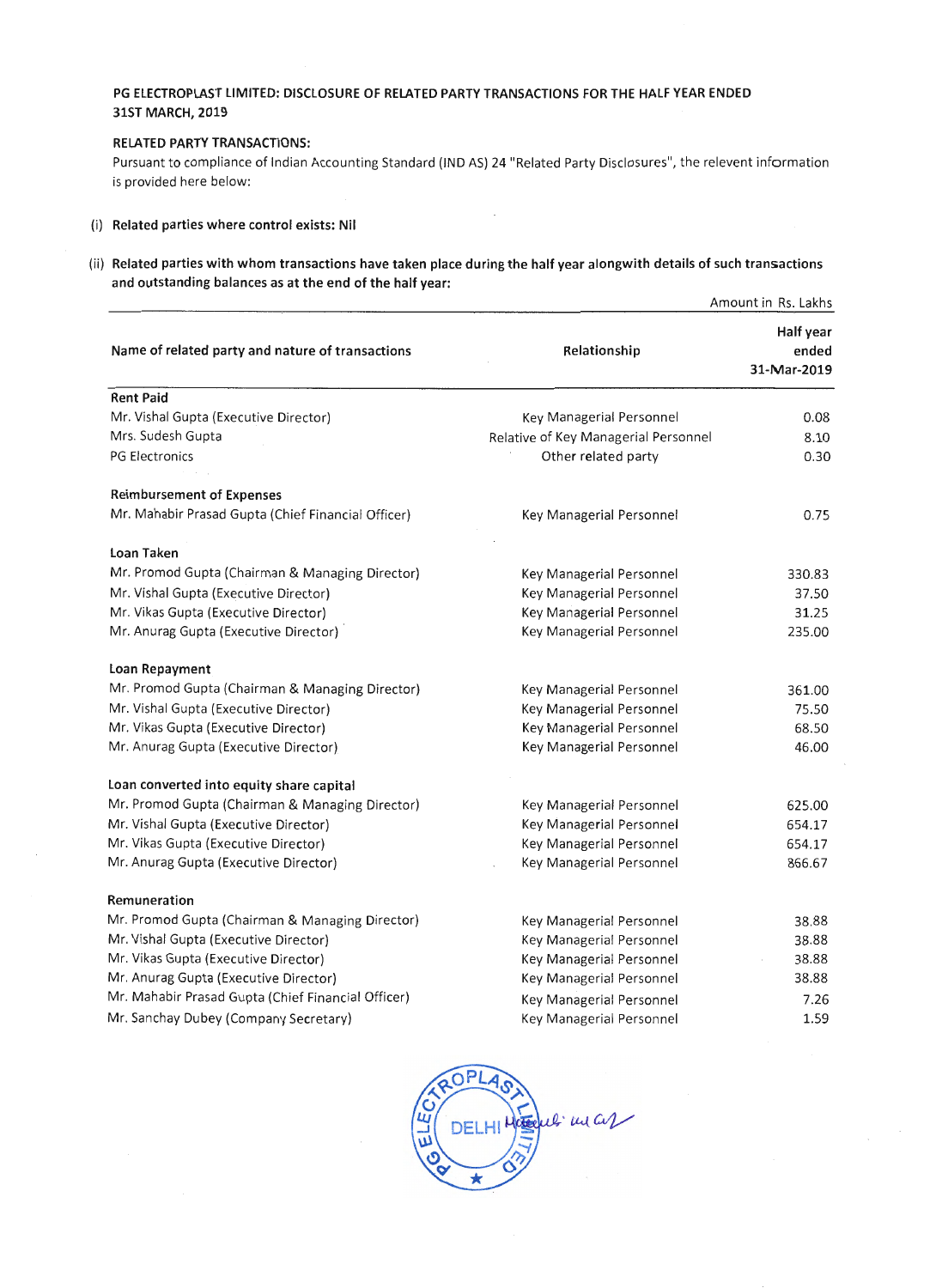|                                                                  | Amount in Rs. Lakhs                  |                                   |
|------------------------------------------------------------------|--------------------------------------|-----------------------------------|
| Name of related party and nature of transactions                 | Relationship                         | Half year<br>ended<br>31-Mar-2019 |
| <b>Director Sitting Fee</b>                                      |                                      |                                   |
| Mr. Ayodhya Prasad Anand (Independent Non-Executive<br>Director) | Key Managerial Personnel             | 1.00                              |
| Mr. Devendra Jha (Independent Non-Executive Director)            | Key Managerial Personnel             | 1.00                              |
| Mr. Sharad Jain (Independent Non-Executive Director)             | Key Managerial Personnel             | 1.10                              |
| Mrs. Rita Mohanty (Independent Non-Executive Director)           | Key Managerial Personnel             | 0.90                              |
| <b>Salary to Relatives</b>                                       |                                      |                                   |
| Mrs. Sarika Gupta                                                | Relative of Key Managerial Personnel | 14.70                             |
| Mrs. Natasha Gupta                                               | Relative of Key Managerial Personnel | 14.70                             |
| Mrs. Neelu Gupta                                                 | Relative of Key Managerial Personnel | 14.70                             |
| Mrs. Sudesh Gupta                                                | Relative of Key Managerial Personnel | 14.70                             |
| Mr. Pranav Gupta                                                 | Relative of Key Managerial Personnel | 5.89                              |
| *Provision for Leave Encashment                                  |                                      |                                   |
| Mr. Promod Gupta (Chairman & Managing Director)                  | Key Managerial Personnel             | 1.43                              |
| Mr. Vishal Gupta (Executive Director)                            | Key Managerial Personnel             | 1.48                              |
| Mr. Vikas Gupta (Executive Director)                             | Key Managerial Personnel             | 1.43                              |
| Mr. Anurag Gupta (Executive Director)                            | Key Managerial Personnel             | 1.40                              |
| Mr. Mahabir Prasad Gupta (Chief Financial Officer)               | Key Managerial Personnel             | 0.26                              |
| Mr. Sanchay Dubey (Company Secretary)                            | Key Managerial Personnel             | 0.04                              |
| Mrs. Sarika Gupta                                                | Relative of Key Managerial Personnel | 0.62                              |
| Mrs. Nitasha Gupta                                               | Relative of Key Managerial Personnel | 0.59                              |
| Mrs. Neelu Gupta                                                 | Relative of Key Managerial Personnel | 0.55                              |
| Mrs. Sudesh Gupta                                                | Relative of Key Managerial Personnel | 0.58                              |
| Mr. Pranav Gupta                                                 | Relative of Key Managerial Personnel | 0.36                              |
| #Provision for Gratuity                                          |                                      |                                   |
| Mr. Promod Gupta (Chairman & Managing Director)                  | Key Managerial Personnel             | (0.02)                            |
| Mr. Vishal Gupta (Executive Director)                            | Key Managerial Personnel             | 0.07                              |
| Mr. Vikas Gupta (Executive Director)                             | Key Managerial Personnel             | 0.07                              |
| Mr. Anurag Gupta (Executive Director)                            | Key Managerial Personnel             | 0.13                              |
| Mr. Mahabir Prasad Gupta (Chief Financial Officer)               | Key Managerial Personnel             | 0.16                              |
| Mr. Sanchay Dubey (Company Secretary)                            | Key Managerial Personnel             | 0.13                              |
| Mrs. Sarika Gupta                                                | Relative of Key Managerial Personnel | 0.14                              |
| Mrs. Nitasha Gupta                                               | Relative of Key Managerial Personnel | 0.16                              |
| Mrs. Neelu Gupta                                                 | Relative of Key Managerial Personnel | 0.33                              |
| Mrs. Sudesh Gupta                                                | Relative of Key Managerial Personnel | 0.42                              |
| Mr. Pranav Gupta                                                 | Relative of Key Managerial Personnel | 0.24                              |

\* Provision for leave encashment is made on proportional basis for the half year ended 31st March, 2019 as per acturial valuation report.

#Provision for gratuity is made on proportional basis for the half year ended 31st March, 2019 as per acturial valuation report.